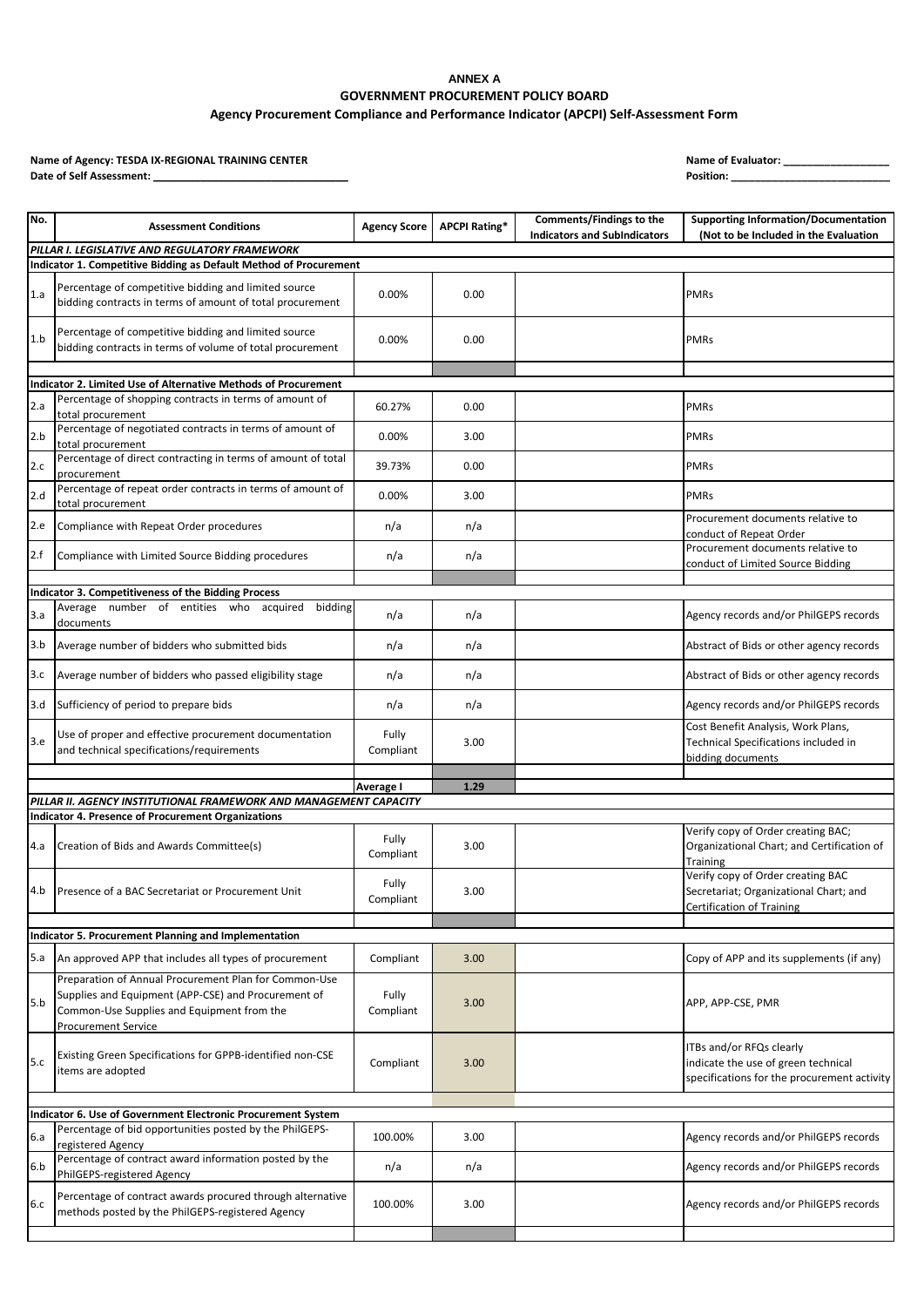## **ANNEX A GOVERNMENT PROCUREMENT POLICY BOARD**

## **Agency Procurement Compliance and Performance Indicator (APCPI) Self-Assessment Form**

**Name of Agency: TESDA IX-REGIONAL TRAINING CENTER Name of Evaluator: \_\_\_\_\_\_\_\_\_\_\_\_\_\_\_\_\_\_** Date of Self Assessment: \_

|  | ame of Evaluator: |  |
|--|-------------------|--|
|  |                   |  |

| No.                                                                          | <b>Assessment Conditions</b>                                                                                                                                                       | <b>Agency Score</b> | <b>APCPI Rating*</b> | Comments/Findings to the<br><b>Indicators and SubIndicators</b> | <b>Supporting Information/Documentation</b><br>(Not to be Included in the Evaluation                                                                                                                                                         |  |
|------------------------------------------------------------------------------|------------------------------------------------------------------------------------------------------------------------------------------------------------------------------------|---------------------|----------------------|-----------------------------------------------------------------|----------------------------------------------------------------------------------------------------------------------------------------------------------------------------------------------------------------------------------------------|--|
| Indicator 7. System for Disseminating and Monitoring Procurement Information |                                                                                                                                                                                    |                     |                      |                                                                 |                                                                                                                                                                                                                                              |  |
| 7.a                                                                          | Presence of website that provides up-to-date procurement<br>information easily accessible at no cost                                                                               | Fully<br>Compliant  | 3.00                 |                                                                 | Identify specific procurement-related<br>portion in the agency website and specific<br>website links                                                                                                                                         |  |
| 7.b                                                                          | Preparation of Procurement Monitoring Reports using the<br>GPPB-prescribed format, submission to the GPPB, and<br>posting in agency website                                        | Fully<br>Compliant  | 3.00                 |                                                                 | Copy of PMR and received copy that it was<br>submitted to GPPB                                                                                                                                                                               |  |
|                                                                              |                                                                                                                                                                                    |                     | 3.00                 |                                                                 |                                                                                                                                                                                                                                              |  |
|                                                                              | PILLAR III. PROCUREMENT OPERATIONS AND MARKET PRACTICES                                                                                                                            | Average II          |                      |                                                                 |                                                                                                                                                                                                                                              |  |
|                                                                              | <b>Indicator 8. Efficiency of Procurement Processes</b>                                                                                                                            |                     |                      |                                                                 |                                                                                                                                                                                                                                              |  |
| 8.a                                                                          | Percentage of total amount of contracts signed within the<br>assessment year against total amount in the approved APPs                                                             | 95.31%              | 3.00                 |                                                                 | APP (including Supplemental<br>amendments, if any) and PMRs                                                                                                                                                                                  |  |
| 8.b                                                                          | Percentage of total number of contracts signed against total<br>number of procurement projects done through competitive<br>bidding                                                 | n/a                 | n/a                  |                                                                 | APP(including Supplemental amendments,<br>if any) and PMRs                                                                                                                                                                                   |  |
| 8.c                                                                          | Planned procurement activities achieved desired contract<br>outcomes and objectives within the target/allotted<br>timeframe                                                        | Fully<br>Compliant  | 3.00                 |                                                                 | Agency Procedures/Systems for the<br>conduct of needs analysis or market<br>research, monitoring of timely delivery of<br>goods, works, or services                                                                                          |  |
|                                                                              |                                                                                                                                                                                    |                     |                      |                                                                 | Contracts with amendments and<br>variations to order amount to 10% or less                                                                                                                                                                   |  |
|                                                                              |                                                                                                                                                                                    |                     |                      |                                                                 |                                                                                                                                                                                                                                              |  |
|                                                                              | Indicator 9. Compliance with Procurement Timeframes                                                                                                                                |                     |                      |                                                                 |                                                                                                                                                                                                                                              |  |
| 9.a                                                                          | Percentage of contracts awarded within prescribed period of                                                                                                                        | n/a                 | n/a                  |                                                                 | <b>PMRs</b>                                                                                                                                                                                                                                  |  |
|                                                                              | action to procure goods<br>Percentage of contracts awarded within prescribed period of                                                                                             |                     |                      |                                                                 |                                                                                                                                                                                                                                              |  |
| 9.b                                                                          | action to procure infrastructure projects                                                                                                                                          | n/a                 | n/a                  |                                                                 | <b>PMRs</b>                                                                                                                                                                                                                                  |  |
| 9.c                                                                          | Percentage of contracts awarded within prescribed period of<br>action to procure consulting services                                                                               | n/a                 | n/a                  |                                                                 | <b>PMRs</b>                                                                                                                                                                                                                                  |  |
|                                                                              |                                                                                                                                                                                    |                     |                      |                                                                 |                                                                                                                                                                                                                                              |  |
|                                                                              | Indicator 10. Capacity Building for Government Personnel and Private Sector Participants                                                                                           |                     |                      |                                                                 | Samples of forms used to evaluating                                                                                                                                                                                                          |  |
| 10.a                                                                         | There is a system within the procuring entity to evaluate the<br>performance of procurement personnel on a regular basis                                                           | Fully<br>Compliant  | 3.00                 |                                                                 | procurement performance on top of or<br>incorporated within the regular<br>assessment for Procurement Personnel                                                                                                                              |  |
| 10.b                                                                         | Percentage of participation of procurement staff in<br>procurement training and/or professionalization program                                                                     | 0.00%               | 0.00                 |                                                                 | Ask for copies of Office Orders, training<br>modules, list of participants, schedules of<br>actual training conducted                                                                                                                        |  |
|                                                                              | The procuring entity has open dialogue with private sector<br>10.c and ensures access to the procurement opportunities of the<br>procuring entity                                  | Compliant           | 3.00                 |                                                                 | Ask for copies of documentation of<br>activities for bidders                                                                                                                                                                                 |  |
|                                                                              |                                                                                                                                                                                    |                     |                      |                                                                 |                                                                                                                                                                                                                                              |  |
|                                                                              | Indicator 11. Management of Procurement and Contract Management Records                                                                                                            |                     |                      |                                                                 |                                                                                                                                                                                                                                              |  |
| 11.a                                                                         | The BAC Secretariat has a system for keeping and<br>maintaining procurement records                                                                                                | Fully<br>Compliant  | 3.00                 |                                                                 | Verify actual procurement records and<br>time it took to retrieve records (should be<br>no more than two hours)<br>Refer to Section 4.1 of User's Manual for<br>list of procurement-related documents for<br>record-keeping and maintenance. |  |
|                                                                              | Implementing Units has and is implementing a system for<br>11.b keeping and maintaining complete and easily retrievable<br>contract management records                             | Fully<br>Compliant  | 3.00                 |                                                                 | Verify actual contract management<br>records and time it took to retrieve<br>records should be no more than two hours                                                                                                                        |  |
|                                                                              |                                                                                                                                                                                    |                     |                      |                                                                 |                                                                                                                                                                                                                                              |  |
|                                                                              | <b>Indicator 12. Contract Management Procedures</b>                                                                                                                                |                     |                      |                                                                 |                                                                                                                                                                                                                                              |  |
|                                                                              | Agency has defined procedures or standards in such areas as<br>12.a quality control, acceptance and inspection, supervision of<br>works and evaluation of contractors' performance | Fully<br>Compliant  | 3.00                 |                                                                 | Verify copies of written procedures for<br>quality control, acceptance and<br>inspection; CPES evaluation formsz                                                                                                                             |  |